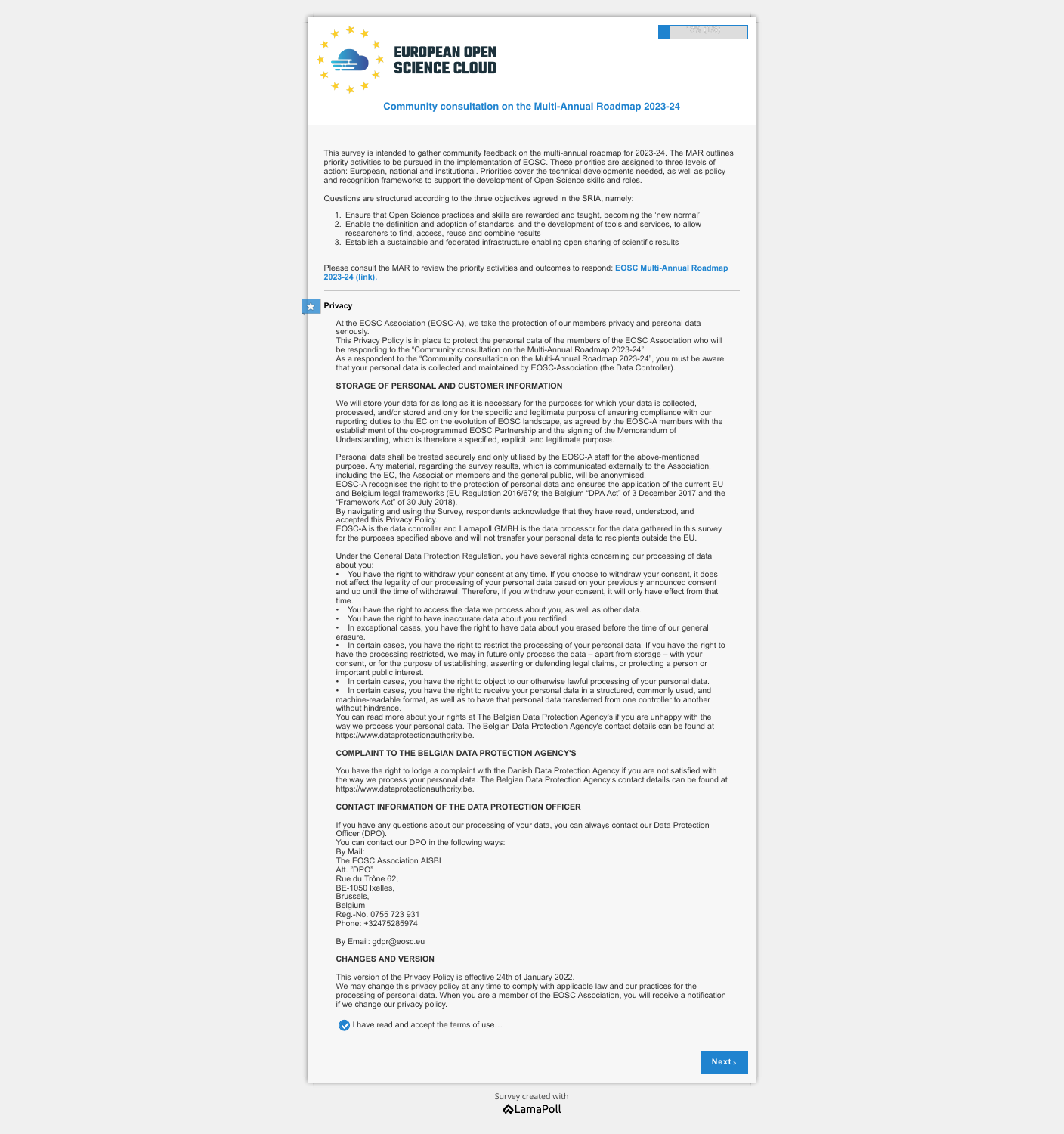**Level 3: institutional**

**Engage research communities to increase their participation in EOSC** 

**Expected outcomes:**

Information on projects and coordination fora allow the EOSC platform to be embedded

The stakeholder forum ensures EOSC developments meet real-world use cases

EOSC has an increasing number of users and service providers

A growing range of research outputs and services are available

|                                                                  | <b>Community consultation on the Multi-Annual Roadmap 2023-24</b>                                                                                          |                           |   |   |                 |
|------------------------------------------------------------------|------------------------------------------------------------------------------------------------------------------------------------------------------------|---------------------------|---|---|-----------------|
|                                                                  | Objective 1: Ensure that Open Science practices and skills are rewarded and taught,                                                                        |                           |   |   |                 |
|                                                                  |                                                                                                                                                            | becoming the 'new normal' |   |   |                 |
|                                                                  | To what extent do you agree with the priorities suggested under Objective 1 for each level of                                                              |                           |   |   |                 |
| implementation:<br>5-point scale from don't agree to fully agree |                                                                                                                                                            |                           |   |   |                 |
|                                                                  | 1 - don't agree                                                                                                                                            | $\mathbf{2}$              | 3 | 4 | 5 - fully agree |
| European                                                         |                                                                                                                                                            |                           |   |   |                 |
| National                                                         |                                                                                                                                                            |                           |   |   |                 |
| Institutional                                                    |                                                                                                                                                            |                           |   |   |                 |
| $1 - no$                                                         | $\overline{2}$                                                                                                                                             | 3 - to some extent        | 4 |   | $5 - yes$       |
|                                                                  |                                                                                                                                                            |                           |   |   |                 |
|                                                                  | Would you propose any adjustments to the priority activities for implementation on European level?<br>If so, please select which ones and leave a comment. |                           |   |   |                 |
| Level 1: European                                                |                                                                                                                                                            |                           |   |   |                 |
|                                                                  | Align EU policy and legislation with Open Science principles                                                                                               |                           |   |   |                 |
|                                                                  | Liaise with projects to coordinate activities and embed the Minimum Viable EOSC                                                                            |                           |   |   |                 |
|                                                                  | Manage and evolve the EOSC Observatory                                                                                                                     |                           |   |   |                 |
|                                                                  | Review possible EOSC onboarding procedures to ensure barriers to uptake are low                                                                            |                           |   |   |                 |
|                                                                  | Support users to federated their digital environments with data and services                                                                               |                           |   |   |                 |
|                                                                  | Widen and deepen the EOSC user base                                                                                                                        |                           |   |   |                 |
|                                                                  | Operate an effective stakeholder forum                                                                                                                     |                           |   |   |                 |
|                                                                  | Engage research communities to increase their participation in EOSC                                                                                        |                           |   |   |                 |
|                                                                  | Support the development and alignment of curricula for Open Science and FAIR skills                                                                        |                           |   |   |                 |
|                                                                  | Support networks for data stewards, RSEs and Open Science communities                                                                                      |                           |   |   |                 |
|                                                                  | Formulate measures to reward researchers for quality Open Science                                                                                          |                           |   |   |                 |
|                                                                  | Support shared domain specific standards and evaluation frameworks                                                                                         |                           |   |   |                 |

Engage research communities to increase their participation in EOSC

Coordinate uptake of EOSC with national organisations

Develop policies and funding to support EOSC and encourage national RIs to federate

Support regional corporation to strengthen the national engagements

Incentivise smaller community and institutional infrastructures with FAIR & EOSC

**Establish the cost of data management as eligible within national funding schemes** 

Include Open Science and FAIR skills as a core element in research programmes

Train data stewards and RSEs, increasing their numbers in a scientific context

Offer Open Science training to policymakers, funders and evaluators

Measure and reward FAIR and Open Science practices

Recognise research data and software as official outputs for evaluation of science

**Would you propose any adjustments to the priority activities for implementation on institutional level? If so, please select which ones and leave a comment.**

Encourage institutional infrastructures to share researcher needs to develop EOSC

**Offer core Open Science and FAIR skills training to researchers at all levels** 

Embed EOSC information into institutional programmes

**Foster the value of long-term preservation amongst research communities** 

**Ensure research support staff have the required Open Science and FAIR skills** 

**Engage in networks for data stewards, RSEs and Open Science communities** 

**Provide meaningful career pathways for RSEs and data stewards to progress in academia** 

Use open science policy and implementation to create an open institutional culture

**Ensure FAIR and Open Science are appropriately recognised and rewarded** 

**Would you propose any adjustments to the outcomes? If so, please select which ones and leave a comment.**

Validated statistics on contributions to EOSC are available

Researchers and research support teams are skilled in Open Science and FAIR

More highly skilled professionals are available, enabling FAIR and Open Science

Incentives for career advancement align with open science principles

New research support roles are established as job profiles in the science system

**Highly-sought research support staff remain in academia** 

Research support staff have access to peer support networks

The EOSC visual identity is used consistently across projects and the Association



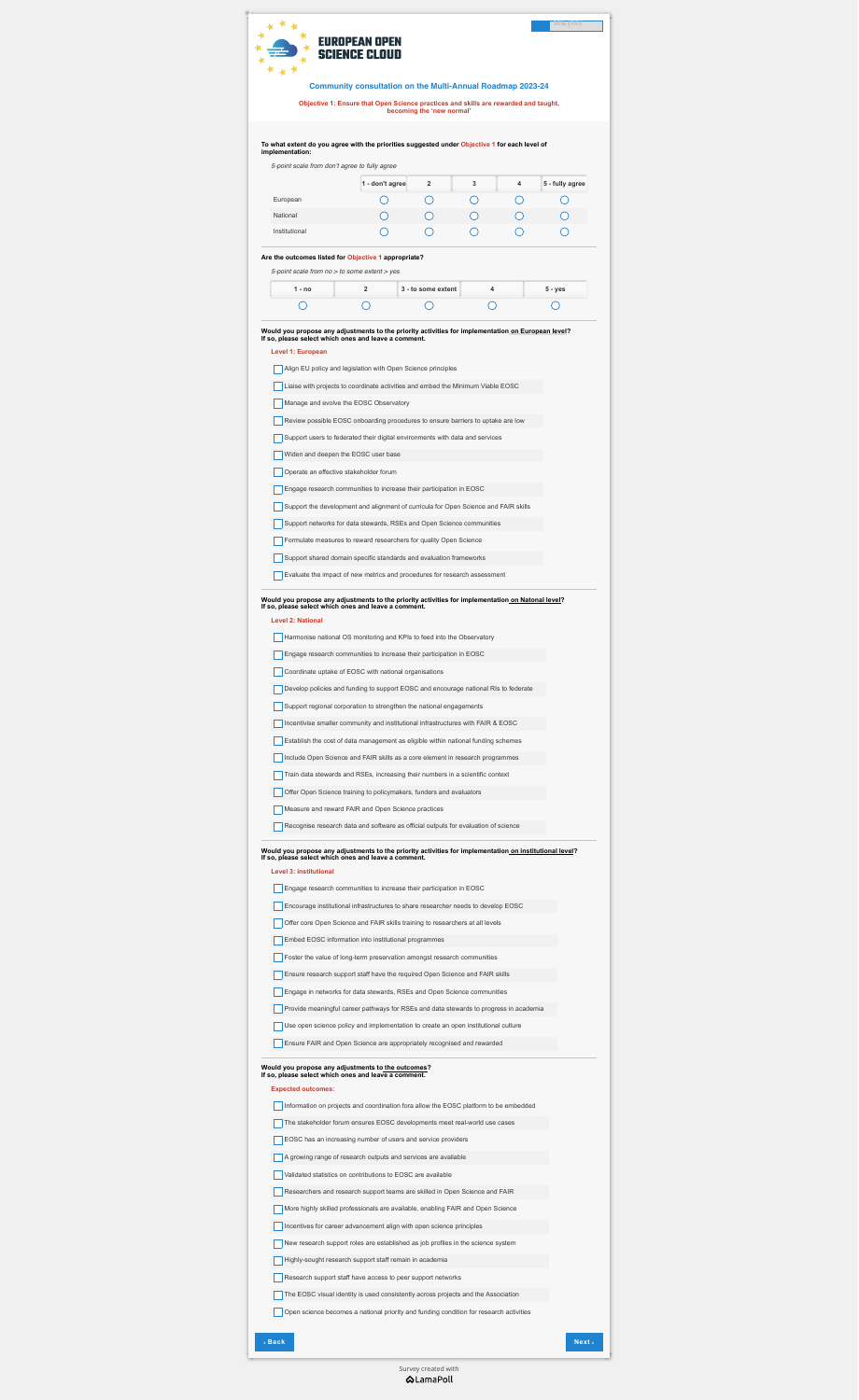*5-point scale from don't agree to fully agree* 

|               | 1 - don't agree | $\mathbf{2}$ | 3 | 4 | 5 - fully agree |
|---------------|-----------------|--------------|---|---|-----------------|
| European      |                 |              |   |   |                 |
| National      |                 |              |   |   |                 |
| Institutional |                 |              |   |   |                 |

*5-point scale from no > to some extent > yes*

| 1 - no | 3 - to some extent | $5 - yes$ |
|--------|--------------------|-----------|
|        |                    |           |

## **Level 1: European**

Maintain and grow entries in the EOSC Interoperability Framework registry

**Enhance EOSC interoperability to foster composability of services and resources** 

**Provide open interfaces, crosswalks and APIs to enable interoperability** 

**Establish clear interoperability guidelines towards the rest of Data Spaces** 

Identify research communities that lack standards and promote their development

Harmonise standards, tools and services across research disciplines

Define and apply measures of quality to be applied to research outputs

**Enable EOSC core to uptake emerging technology to ensure seamless operations** 

Integrate EOSC services into EOSC-wide AAI systems

**Level 2: National**

**Level 3: institutional**

Raise awareness of infrastructure for research data and software

Support research communities to adopt relevant standards

Support small repositories to enable sustainability and interoperability

**Expected outcomes:**

**Community consultation on the Multi-Annual Roadmap 2023-24**

**Objective 2: Enable the definition and adoption of standards, and the development of tools and services, to allow researchers to find, access, reuse and combine results**





**To what extent do you agree with the priorities suggested under Objective 2 for each level of implementation:**

### **Are the outcomes listed for Objective 2 appropriate?**

**Would you propose any adjustments to the priority activities for implementation on European level? If so, please select which ones and leave a comment.**

Support adoption of the EOSC Exchange amongst service providers and researchers

**Ensure the quality, long-term availability and usability of services in EOSC Exchange** 

**Evaluate and develop trusted environments for sensitive data** 

Develop a global PID resolver

Support a network of FAIR-enabling trusted repositories within EOSC

**Would you propose any adjustments to the priority activities for implementation on Natonal level? If so, please select which ones and leave a comment.**

# [Survey created with](https://www.lamapoll.de/)**ALamaPoll**

|  | Incentivise documentation and sharing of all outputs relevant to research |
|--|---------------------------------------------------------------------------|
|  |                                                                           |

**Provide sustainable funding streams related to EOSC to national organisations** 

**Enlarge access to resources from public authorities within EOSC** 

Support open standards and APIs, including in the private sector

**Encourage communities to register interoperability guidelines and support crosswalks** 

**Update national data policies with measures that align with EOSC standards** 

Incentivise assessment and certification of data repositories

**Would you propose any adjustments to the priority activities for implementation on institutional level? If so, please select which ones and leave a comment.**

Advocate for research communities to support and test the crosswalks and APIs

Support the adoption of common quality requirements for FAIR research outputs

I Implement tools to plan, track and assess scientific knowledge production

**Would you propose any adjustments to the outcomes? If so, please select which ones and leave a comment.**

A wide range of disciplinary standards are endorsed and adopted in EOSC

Adoption of metadata standards increases the FAIR data that can be discovered via EOSC

Infrastructure for sensitive data sharing increases reuse of data from public authorities

A network of trusted data repositories is available

**FAIR-enabling trustworthy repositories act as key nodes** 

Transparency of (meta)data curation and preservation is mandated and incentivised

**PIDs are used systematically within EOSC and feed into knowledge graphs** 

**Common requirements for the quality of research software and data are agreed** 

**Promotion of infrastructures increases the amount of software and code accessible** 

Sustainability is secured by national investments not mainly EU funding

## !! **Back Next** ""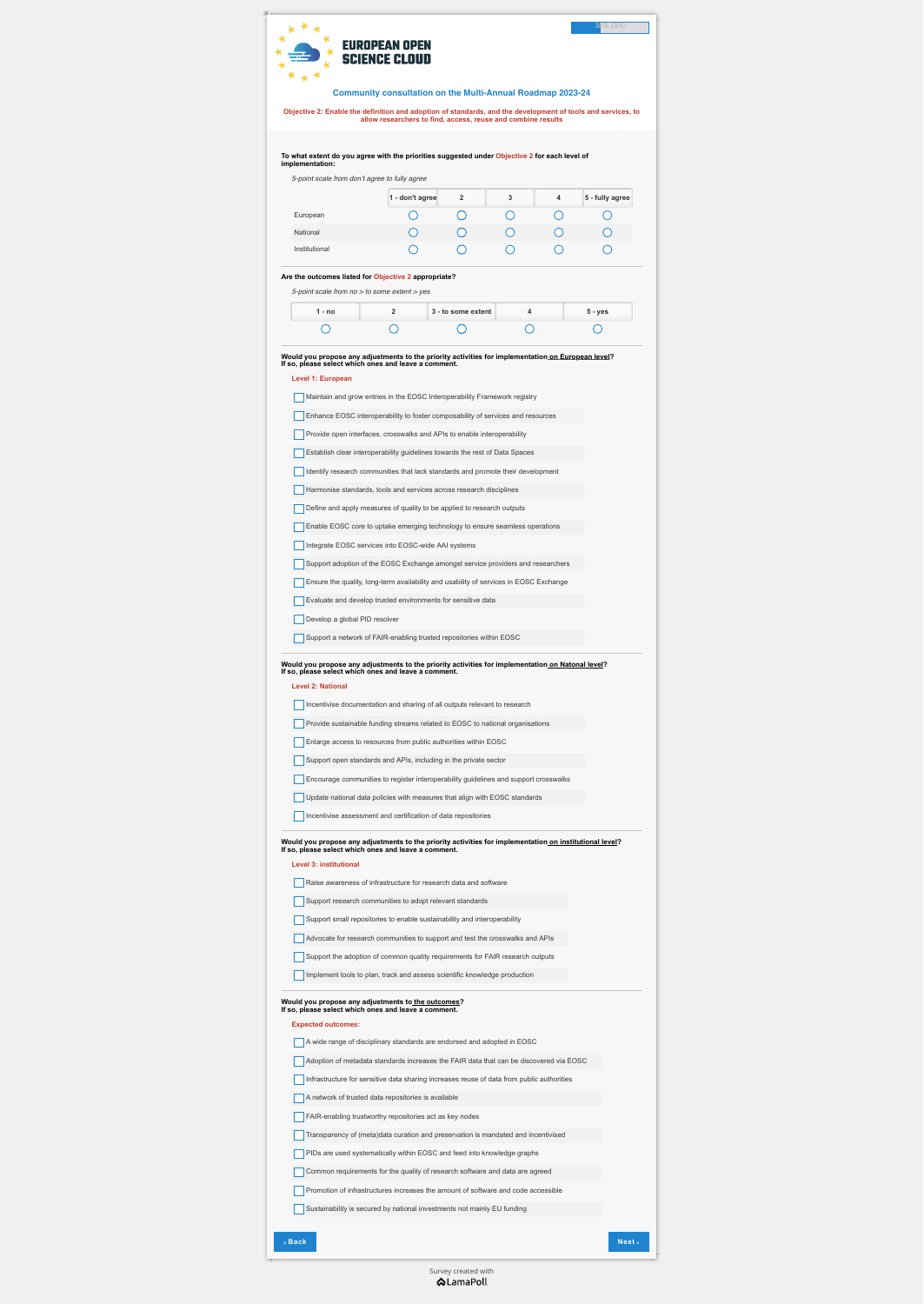*5-point scale from don't agree to fully agree* 

|               | 1 - don't agree | $\overline{2}$ | 3 | 4 | 5 - fully agree |
|---------------|-----------------|----------------|---|---|-----------------|
| European      |                 |                |   |   |                 |
| National      |                 |                |   |   |                 |
| Institutional |                 |                |   |   |                 |

*5-point scale from no > to some extent > yes*

| 1 - no | 3 - to some extent | 5 - yes |
|--------|--------------------|---------|
|        |                    |         |

# **Level 1: European**

**Evolve the EOSC governance to coordinate activities and sustain and grow the MVE** 

Widen resources to cover the full spectrum of research outputs and services

**Enable all researchers easy access to the federated infrastructure** 

**Evolve the architecture blueprint for the EOSC-Core** 

**Ensure the EOSC-Core has well-defined technical, governance, and sustainability plans** 

**Evolve the EOSC AAI Federation to enable seamless access to resources and services** 

**Enhance the EOSC common digital search functionality** 

**Ensure a continuous security and data protection framework** 

Support a study on sustainability models for long-term preservation services

**Provide federated long-term access and preservation infrastructure for EOSC** 

Identify resourcing models that enable cross-border access and use of capacity

Trial resourcing models to provide availability of resources in the MVE

**Liaise internationally on a global framework for Open Science infrastructures** 

**Level 2: National**

Align research and e-Infrastructure strategies at national level

Incentivise RIs and RPOs to adopt standards to be federated into EOSC

Direct national investments to RIs that adopt standards and can be federated into EOSC

Use national/regional catalogues to scale-out the onboarding process

### **Level 3: institutional**

**Encourage the adoption and use of the federated infrastructure provided by EOSC** 

**Encourage use of domain specific and existing Research Infrastructures** 

Define and implement procedures to select research outputs of long-term value

Adopt machine-actionable DMP tools and openly share institutional DMP data

### **Expected outcomes:**

The EOSC legal structure and governance supports and sustains the MVE and RoP

An increasingly broad range of content is available via EOSC

Federated infrastructure enables a greater range of communities to connect to EOSC

**Enhancement of the EOSC-Core, strengthening federation and integration** 

**Long-term preservation infrastructure is offered within EOSC** 

Researchers are supported to select data, code and other outputs of long-term value

Resourcing models are advanced and a core set of resources are offered cross-border

Data from DMPs is reused to share good practice

**Community consultation on the Multi-Annual Roadmap 2023-24**

**Objective 3: Establish a sustainable and federated infrastructure enabling open sharing of scientific results**





**To what extent do you agree with the priorities suggested under Objective 3 for each level of implementation:**

## **Are the outcomes listed for Objective 3 appropriate?**

**Would you propose any adjustments to the priority activities for implementation on European level? If so, please select which ones and leave a comment.**

> [Survey created with](https://www.lamapoll.de/)**ALamaPoll**

**Would you propose any adjustments to the priority activities for implementation on Natonal level? If so, please select which ones and leave a comment.**

Understand constraints on pooling resources and making services available in EOSC

Harmonise requirements for DMPs and encourage the use of machine-actionable DMPs

**Would you propose any adjustments to the priority activities for implementation on institutional level? If so, please select which ones and leave a comment.**

#### **Would you propose any adjustments to the outcomes? If so, please select which ones and leave a comment.**

## !! **Back Next** ""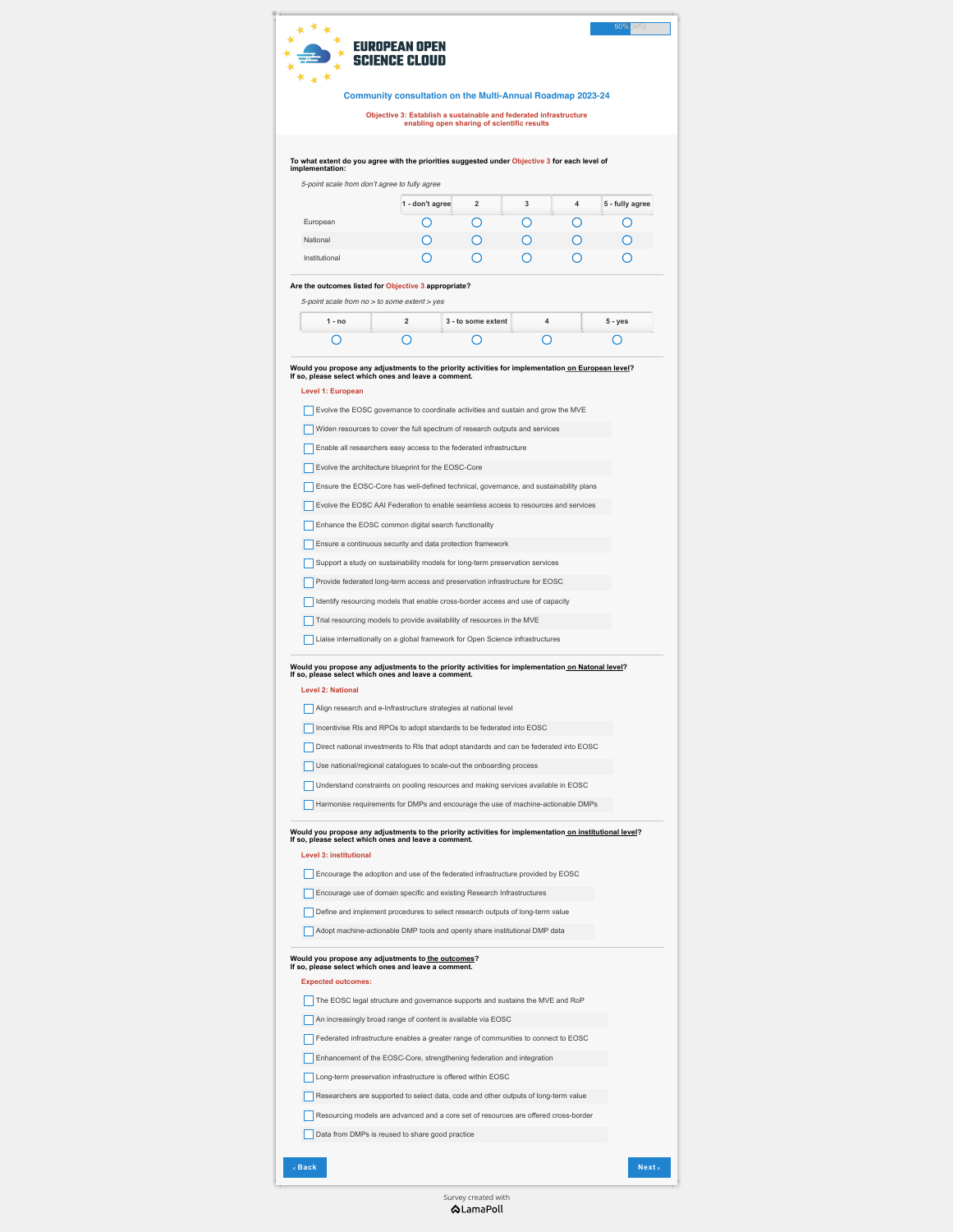|        | 63% (5/<br><b>EUROPEAN OPEN</b><br><b>SCIENCE CLOUD</b><br><b>Community consultation on the Multi-Annual Roadmap 2023-24</b><br>General comments on the Multi-Annual Roadmap for 2023-24 |  |
|--------|------------------------------------------------------------------------------------------------------------------------------------------------------------------------------------------|--|
|        |                                                                                                                                                                                          |  |
|        | Were there elements you expected to see which you felt to be missing in the MAR?                                                                                                         |  |
| Yes    | No                                                                                                                                                                                       |  |
|        | Are there fundamental aspects you disagree with, which you feel should be removed / amended?                                                                                             |  |
| Yes    | $)$ No                                                                                                                                                                                   |  |
|        | Any other comments you wish to make?                                                                                                                                                     |  |
| Yes    | ) No                                                                                                                                                                                     |  |
|        |                                                                                                                                                                                          |  |
| « Back | Next »                                                                                                                                                                                   |  |
|        | Survey created with                                                                                                                                                                      |  |
|        | <b>ALamaPoll</b>                                                                                                                                                                         |  |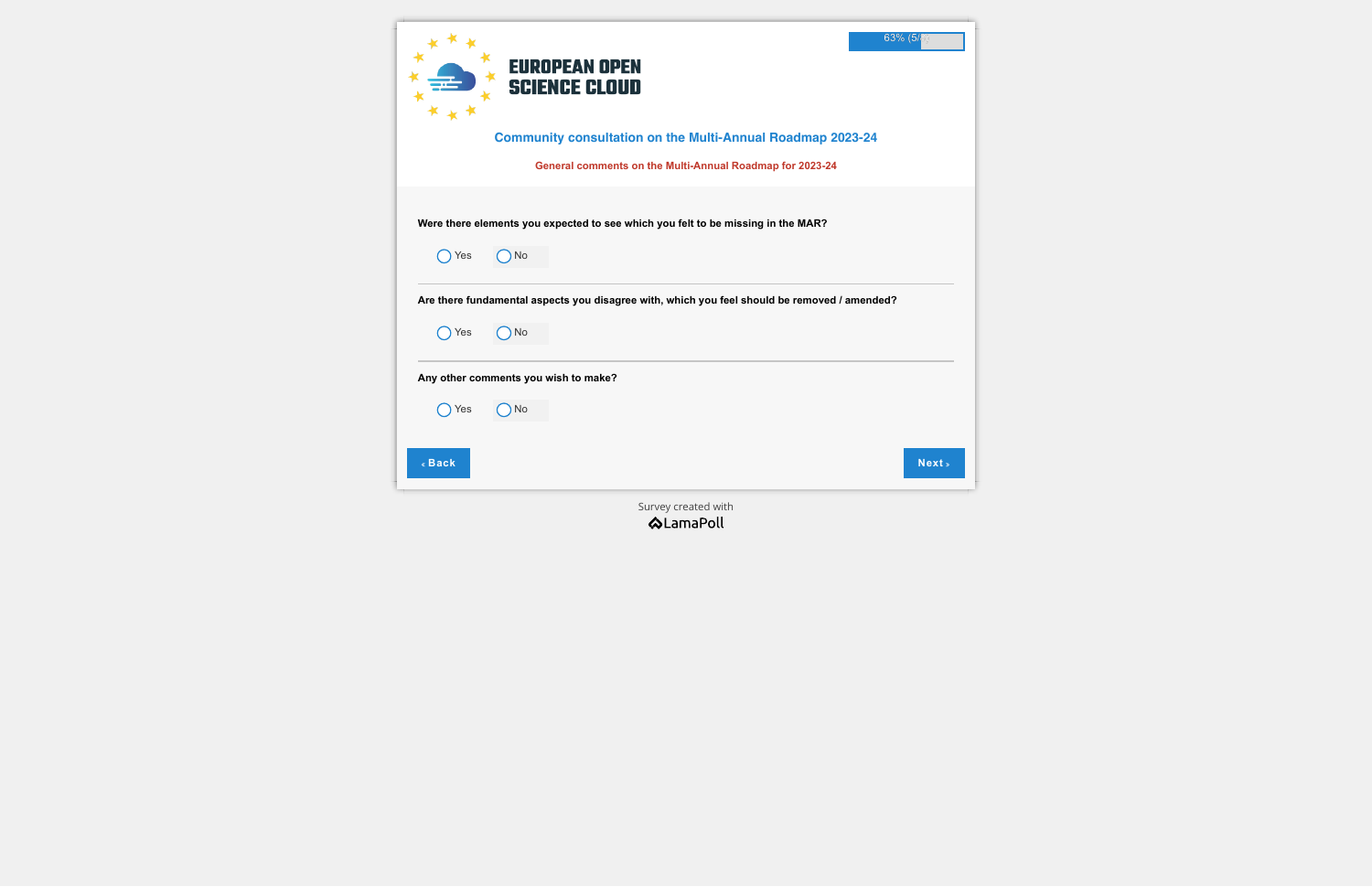|                                       | 75% (6/8)<br><b>EUROPEAN OPEN</b><br><b>SCIENCE CLOUD</b><br><b>Community consultation on the Multi-Annual Roadmap 2023-24</b><br><b>About you</b><br>Please tell us about yourself and in which capacity you are providing feedback |
|---------------------------------------|--------------------------------------------------------------------------------------------------------------------------------------------------------------------------------------------------------------------------------------|
| Please provide your name and email    |                                                                                                                                                                                                                                      |
| Name                                  | Name                                                                                                                                                                                                                                 |
| E-mail                                | E-mail                                                                                                                                                                                                                               |
| Organisation                          | Organisation                                                                                                                                                                                                                         |
| In which capacity are you responding: |                                                                                                                                                                                                                                      |
| Personal                              |                                                                                                                                                                                                                                      |
|                                       | On behalf of stated organisation                                                                                                                                                                                                     |
|                                       | Which category of stakeholder do you primarily represent with the responses:                                                                                                                                                         |
| Researcher                            |                                                                                                                                                                                                                                      |
| Research funder                       |                                                                                                                                                                                                                                      |
|                                       | Research performing organisation                                                                                                                                                                                                     |
| Research service provider             |                                                                                                                                                                                                                                      |
| Other                                 |                                                                                                                                                                                                                                      |
| « Back                                | Next »                                                                                                                                                                                                                               |

[Survey created with](https://www.lamapoll.de/)<br>  $\bigotimes$  LamaPoll